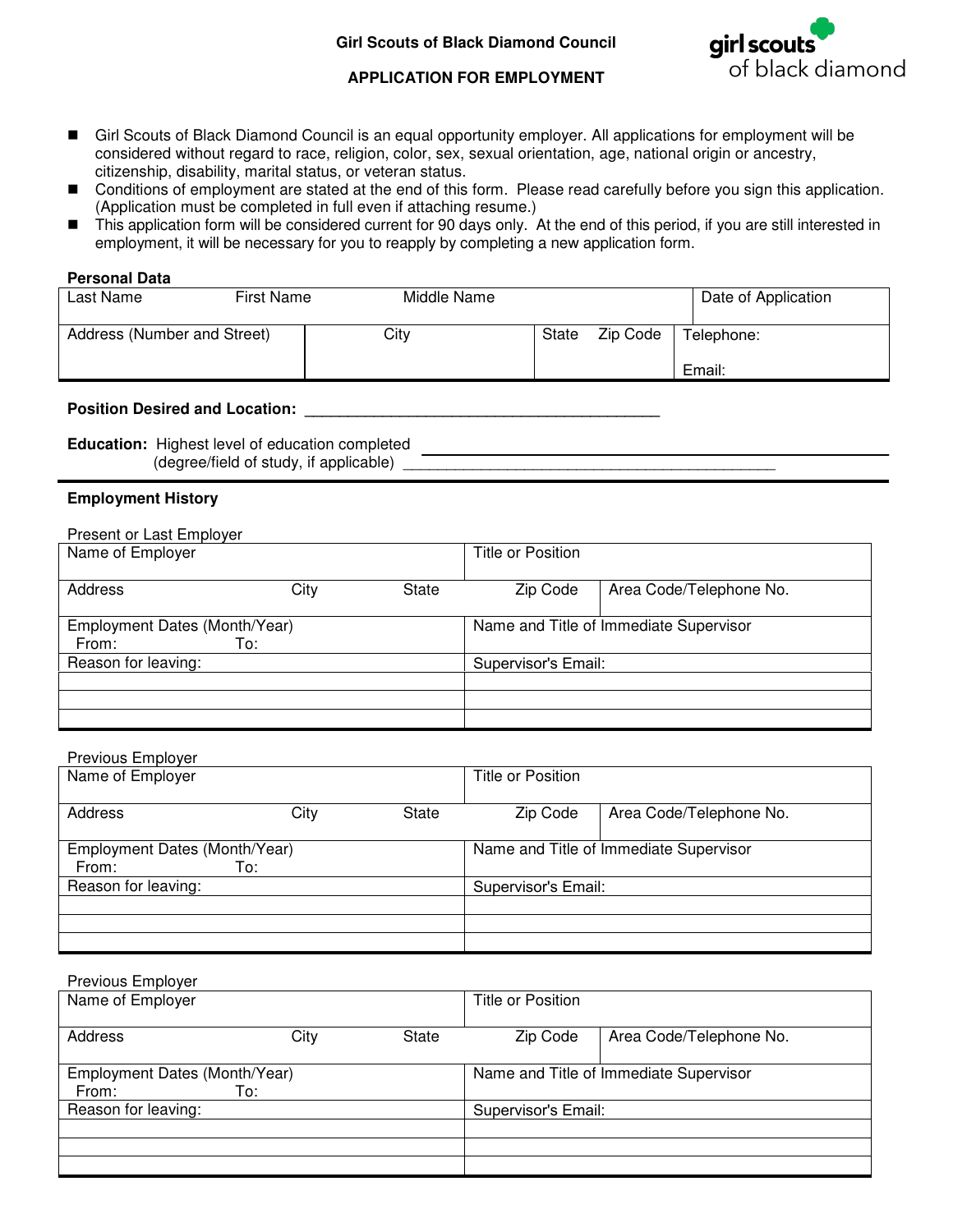**Volunteer Activities** (You need not list organizations whose name or nature indicates your race, sex, national origin, age or religion.)

| Organization | Position/Offices Held | Describe responsibilities and Services | No. of Yr. |
|--------------|-----------------------|----------------------------------------|------------|
|              |                       |                                        |            |
|              |                       |                                        |            |
|              |                       |                                        |            |
|              |                       |                                        |            |
|              |                       |                                        |            |

**References** Applicants without recent employment experience, list persons other than relatives who know of your qualifications and/or background experience. Employers will be considered references.

Please indicate whether schooling or employment was under another name:

Applicants without recent employment experience list persons, other than relatives, who know of your qualifications and/or background experience.

| Name | Profession | Area<br>Code/Telephone<br>Number | Email address |
|------|------------|----------------------------------|---------------|
|      |            | B<br>H                           |               |
|      |            | B<br>Н                           |               |
|      |            | B<br>H                           |               |

| I hereby authorize you to check all my educational references and the personal employment references as         |
|-----------------------------------------------------------------------------------------------------------------|
| indicated below; I further authorize these references to release to you all information that they have about me |
| (check all that apply):                                                                                         |

| Present<br>employer<br>Previous                                                                                                                                                       | Present employer after<br>accepting position |                                                                          |  |
|---------------------------------------------------------------------------------------------------------------------------------------------------------------------------------------|----------------------------------------------|--------------------------------------------------------------------------|--|
| employers                                                                                                                                                                             | Additional references listed                 |                                                                          |  |
| Do you know of any reason why you would not be able to perform the<br>essential functions of the job position for which you are applying with<br>or without reasonable accommodation? |                                              | Yes.<br>Please describe:<br>No                                           |  |
| Are you legally eligible to be employed in<br>the United States?                                                                                                                      | <b>Yes</b><br>No                             | (Proof of identity and eligibility will be required<br>upon employment.) |  |
| Have you ever been convicted of a crime (other<br>than traffic violations)?                                                                                                           | Yes                                          | No                                                                       |  |
| If yes, please state offense, date and location (a conviction record will not necessarily be cause for disqualification).                                                             |                                              |                                                                          |  |
| Full-time $\square$<br>Are you available to work:<br>please explain.                                                                                                                  | Days $\Box$                                  | Nights $\Box$ Weekends ?<br>If you cannot work full-time,                |  |

Any limitations on overtime? Yes  $\Box$  No  $\Box$ . If you cannot work overtime, please explain.